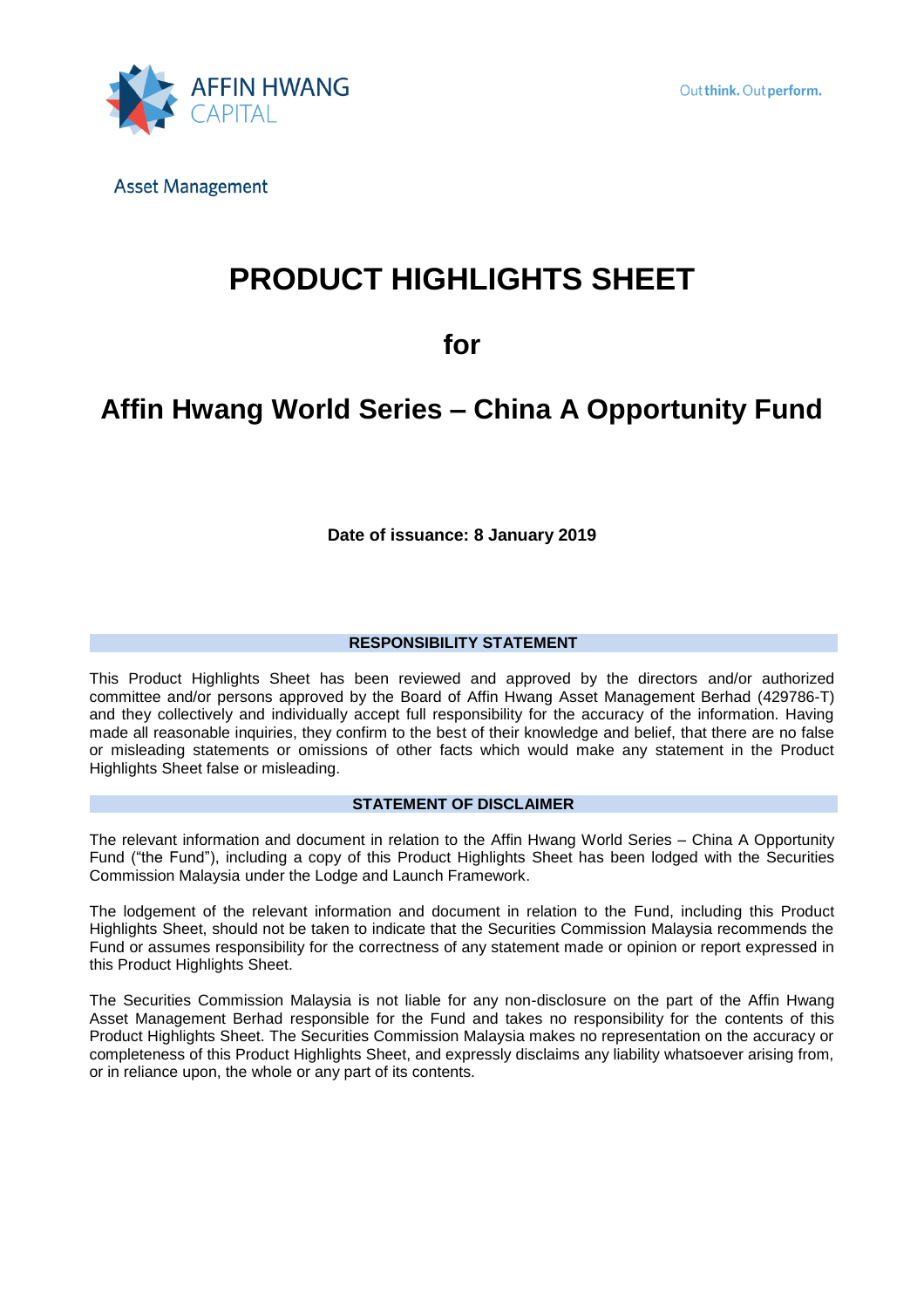

**This Product Highlights Sheet only highlights the key features and risks of this Fund. Investors are advised to request, read and understand the Information Memorandum of the Fund before deciding to invest.**

## **PRODUCT HIGHLIGHTS SHEET**

## **AFFIN HWANG WORLD SERIES – CHINA A OPPORTUNITY FUND**

## **BRIEF INFORMATION ON THE PRODUCT**

#### **1. What is this product about?**

The Fund is an open-ended wholesale feeder fund which seeks to achieve capital appreciation over medium to long term period by investing in a collective investment scheme, namely UBS (Lux) Investment SICAV - China A Opportunity.

### **PRODUCT SUITABILITY**

### **2. Who is this product suitable for?**

The Fund is designed for Sophisticated Investors who seek capital appreciation through investments in China A-shares, have a long term investment horizon and have a high risk tolerance.

Please note that if you are a US Person, you are not eligible to subscribe to the Units of the Fund. If we become aware that you are a US Person who holds Units of the Fund, we will issue a notice requiring you to:-

- 1. withdraw your Units of the Fund; or
- 2. transfer your Units to a non-US Person;

within thirty (30) days from the date of the said notice.

## **KEY PRODUCT FEATURES**

#### **3. What am I investing in?**

| Classes                | <b>USD</b><br><b>Class</b>                                                                                                                                                                                                                                                                                                                                                                                                                                                                                                                                                                                                       | <b>MYR</b><br><b>Class</b>                                                                                                       | <b>MYR</b><br>Hedged-<br>class | <b>SGD</b><br>Hedged-<br>class | <b>AUD</b><br>Hedged-<br>class | <b>GBP</b><br>Hedged-<br>class | <b>EUR</b><br>Hedged-<br>class | <b>RMB</b><br>Hedged-<br>class |
|------------------------|----------------------------------------------------------------------------------------------------------------------------------------------------------------------------------------------------------------------------------------------------------------------------------------------------------------------------------------------------------------------------------------------------------------------------------------------------------------------------------------------------------------------------------------------------------------------------------------------------------------------------------|----------------------------------------------------------------------------------------------------------------------------------|--------------------------------|--------------------------------|--------------------------------|--------------------------------|--------------------------------|--------------------------------|
| Launch Date            |                                                                                                                                                                                                                                                                                                                                                                                                                                                                                                                                                                                                                                  | 8 January 2019                                                                                                                   |                                |                                |                                |                                |                                |                                |
| Initial Offer Price    | <b>USD</b><br>0.50                                                                                                                                                                                                                                                                                                                                                                                                                                                                                                                                                                                                               | <b>MYR</b><br>0.50                                                                                                               | <b>MYR</b><br>0.50             | SGD<br>0.50                    | <b>AUD</b><br>0.50             | <b>GBP</b><br>0.50             | <b>EUR</b><br>0.50             | <b>RMB</b><br>0.50             |
|                        |                                                                                                                                                                                                                                                                                                                                                                                                                                                                                                                                                                                                                                  | The initial offer price is the Selling Price and Repurchase Price for each Units of the Fund during<br>the initial offer period. |                                |                                |                                |                                |                                |                                |
| Initial Offer Period   | The initial offer period for USD Class, MYR Class, MYR Hedged-class, SGD Hedged-class<br>$\bullet$<br>and AUD Hedged-class will be for a period of not more than 45 calendar days from the<br>Commencement Date of the Fund. The initial offer period may be shortened if we determine<br>that it is in your best interest.<br>The initial offer period for GBP Hedged-class, EUR Hedged-class and RMB Hedged-class<br>$\bullet$<br>will be one (1) day commencing from the launch of a particular Class, and the launch will be<br>disseminated through official communication channels and communiques to the Unit<br>Holders. |                                                                                                                                  |                                |                                |                                |                                |                                |                                |
| Tenure                 | This Fund is an open-ended fund where it does not have a fixed maturity date and may only<br>be terminated in accordance with the terms of the Information Memorandum and the<br>provisions of the Deed.                                                                                                                                                                                                                                                                                                                                                                                                                         |                                                                                                                                  |                                |                                |                                |                                |                                |                                |
| <b>Base Currency</b>   | <b>USD</b>                                                                                                                                                                                                                                                                                                                                                                                                                                                                                                                                                                                                                       |                                                                                                                                  |                                |                                |                                |                                |                                |                                |
| <b>Benchmark</b>       | <b>MSCI China A Onshore</b><br>The risk profile of the Fund is different from the risk profile of the benchmark.                                                                                                                                                                                                                                                                                                                                                                                                                                                                                                                 |                                                                                                                                  |                                |                                |                                |                                |                                |                                |
| Investment<br>Strategy | The Fund will be investing a minimum of 80% of the Fund's NAV into the Target Fund and a<br>maximum of 20% of the Fund's NAV into money market instruments, deposits with Financial                                                                                                                                                                                                                                                                                                                                                                                                                                              |                                                                                                                                  |                                |                                |                                |                                |                                |                                |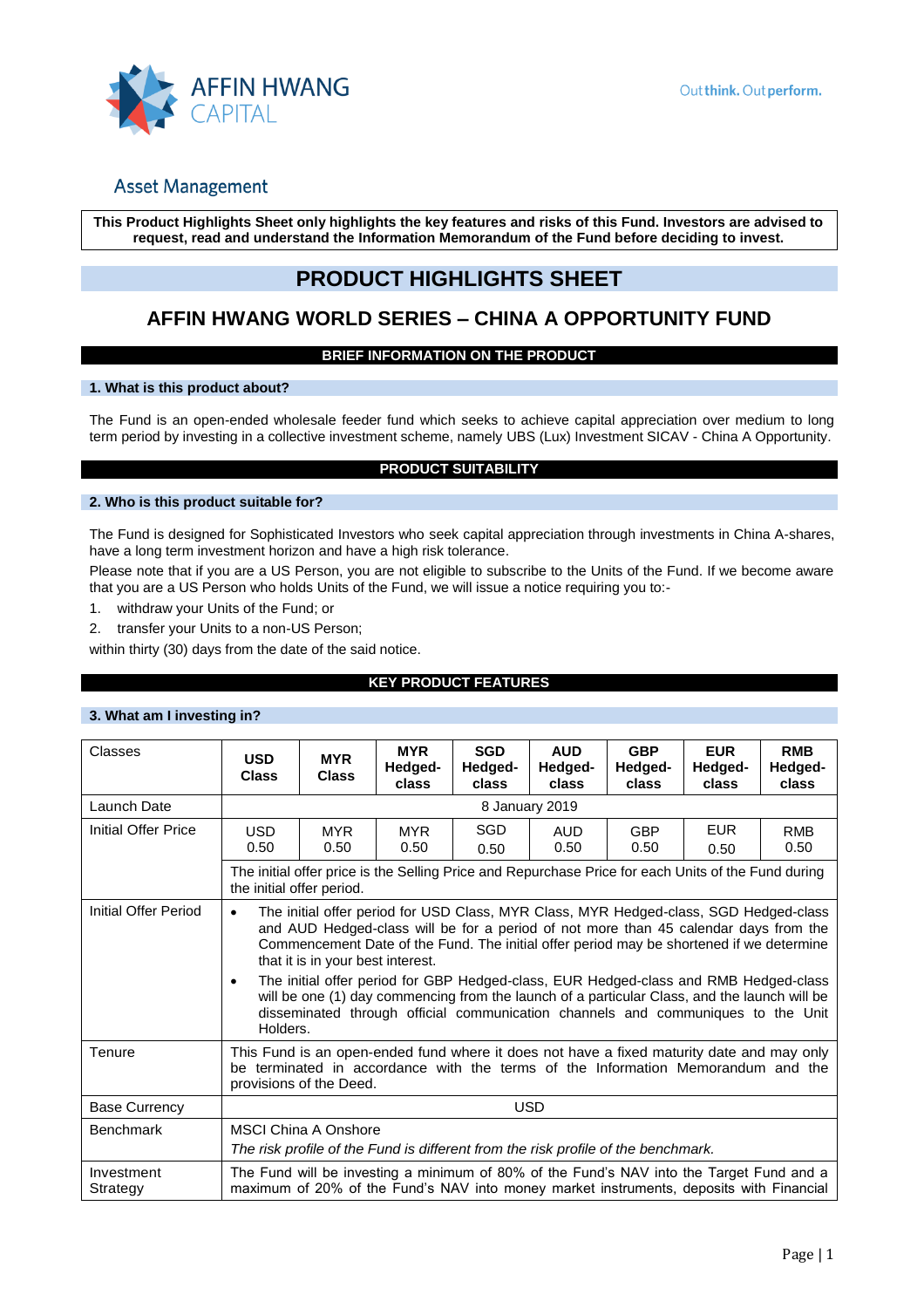

|                                               | Institutions and / or liquid assets.                                                                                                                                                                                                                                                                                                                                                                                                                                                                                                                                                                                                                                                                                                                                                                                                                                                                                                                                                                                                                                                                                                    |                     |                        |                     |                     |                     |                     |                     |
|-----------------------------------------------|-----------------------------------------------------------------------------------------------------------------------------------------------------------------------------------------------------------------------------------------------------------------------------------------------------------------------------------------------------------------------------------------------------------------------------------------------------------------------------------------------------------------------------------------------------------------------------------------------------------------------------------------------------------------------------------------------------------------------------------------------------------------------------------------------------------------------------------------------------------------------------------------------------------------------------------------------------------------------------------------------------------------------------------------------------------------------------------------------------------------------------------------|---------------------|------------------------|---------------------|---------------------|---------------------|---------------------|---------------------|
|                                               | We may take temporary defensive positions that may be inconsistent with the Fund's principal<br>strategy by reducing its investments into the Target Fund and raise liquidity level of the Fund<br>during adverse market conditions to protect the Unit Holders' interest. In raising the Fund's<br>liquidity level, we may also invest in collective investment schemes that are relevant and<br>consistent with the investment objective of the Fund.                                                                                                                                                                                                                                                                                                                                                                                                                                                                                                                                                                                                                                                                                 |                     |                        |                     |                     |                     |                     |                     |
|                                               | We hold the discretion to substitute the Target Fund with another fund that has a similar<br>objective with the Fund, if, in our opinion, the Target Fund no longer meets the Fund's<br>investment objective. However, this is subject to the Unit Holder's approval before such change<br>is made.                                                                                                                                                                                                                                                                                                                                                                                                                                                                                                                                                                                                                                                                                                                                                                                                                                     |                     |                        |                     |                     |                     |                     |                     |
|                                               |                                                                                                                                                                                                                                                                                                                                                                                                                                                                                                                                                                                                                                                                                                                                                                                                                                                                                                                                                                                                                                                                                                                                         | <b>Derivatives</b>  |                        |                     |                     |                     |                     |                     |
|                                               | We may employ derivatives, such as foreign exchange forward contracts and cross currency<br>swaps, mainly for hedging purposes. Cross currency swaps and/or foreign exchange forward<br>contracts may be used to hedge the principal and/or the returns of the foreign currency exposure<br>of any of the Class(es) against the Base Currency of the Fund. The employment of derivatives<br>under these circumstances is expected to reduce the impact of foreign currency movements on<br>the Fund's NAV, irrespective of the currency classes. While the hedging strategy will assist with<br>mitigating the potential foreign exchange losses by the Fund, any potential foreign exchange<br>gains from the hedging strategy will be capped as well. The Fund may also employ derivatives<br>for investment purposes to enhance the returns of the Fund by taking a view on the underlying<br>asset or currency, and establish a long position to gain a specific underlying exposure. The types<br>of derivatives envisaged for investment purposes include forwards and swaps which are OTC or<br>traded on centralized exchanges. |                     |                        |                     |                     |                     |                     |                     |
| <b>Asset Allocation</b>                       | A minimum of 80% of the Fund's NAV to be invested in the Target Fund; and<br>$\bullet$<br>A maximum of 20% of the Fund's NAV to be invested in money market instruments,<br>$\bullet$<br>deposits and/or liquid assets.                                                                                                                                                                                                                                                                                                                                                                                                                                                                                                                                                                                                                                                                                                                                                                                                                                                                                                                 |                     |                        |                     |                     |                     |                     |                     |
| <b>Distribution Policy</b>                    | The Fund is not expected to make distribution. However, incidental distribution may be declared<br>whenever is appropriate.                                                                                                                                                                                                                                                                                                                                                                                                                                                                                                                                                                                                                                                                                                                                                                                                                                                                                                                                                                                                             |                     |                        |                     |                     |                     |                     |                     |
| Minimum Initial<br>Investment <sup>*</sup>    | <b>USD</b><br>5,000                                                                                                                                                                                                                                                                                                                                                                                                                                                                                                                                                                                                                                                                                                                                                                                                                                                                                                                                                                                                                                                                                                                     | <b>MYR</b><br>5,000 | <b>MYR</b><br>5,000    | SGD<br>5,000        | AUD.<br>5,000       | <b>GBP</b><br>5,000 | <b>EUR</b><br>5,000 | <b>RMB</b><br>5,000 |
| Minimum Additional<br>Investment <sup>*</sup> | <b>USD</b><br>1,000                                                                                                                                                                                                                                                                                                                                                                                                                                                                                                                                                                                                                                                                                                                                                                                                                                                                                                                                                                                                                                                                                                                     | <b>MYR</b><br>1,000 | MYR.<br>1,000          | <b>SGD</b><br>1,000 | <b>AUD</b><br>1,000 | <b>GBP</b><br>1,000 | <b>EUR</b><br>1,000 | <b>RMB</b><br>1,000 |
| Minimum Units<br>Held*                        | 10,000<br>Units                                                                                                                                                                                                                                                                                                                                                                                                                                                                                                                                                                                                                                                                                                                                                                                                                                                                                                                                                                                                                                                                                                                         | 10,000<br>Units     | 10,000<br><b>Units</b> | 10,000<br>Units     | 10,000<br>Units     | 10,000<br>Units     | 10,000<br>Units     | 10,000<br>Units     |
|                                               | If the balance of your investment (i.e. total number of Units) is less than the minimum holding of<br>Units, you will be required to make an additional investment in order to meet the required<br>minimum balance of investment. Otherwise, we may withdraw all your holding of Units in the<br>Fund and pay the proceeds to you.                                                                                                                                                                                                                                                                                                                                                                                                                                                                                                                                                                                                                                                                                                                                                                                                     |                     |                        |                     |                     |                     |                     |                     |
| Minimum Units Per<br>Switch*                  | 10,000<br>Units                                                                                                                                                                                                                                                                                                                                                                                                                                                                                                                                                                                                                                                                                                                                                                                                                                                                                                                                                                                                                                                                                                                         | 10,000<br>Units     | 10,000<br>Units        | 10,000<br>Units     | 10,000<br>Units     | 10,000<br>Units     | 10,000<br>Units     | 10,000<br>Units     |

 $\overline{a}$ 

<sup>\*</sup> Subject to change at our discretion.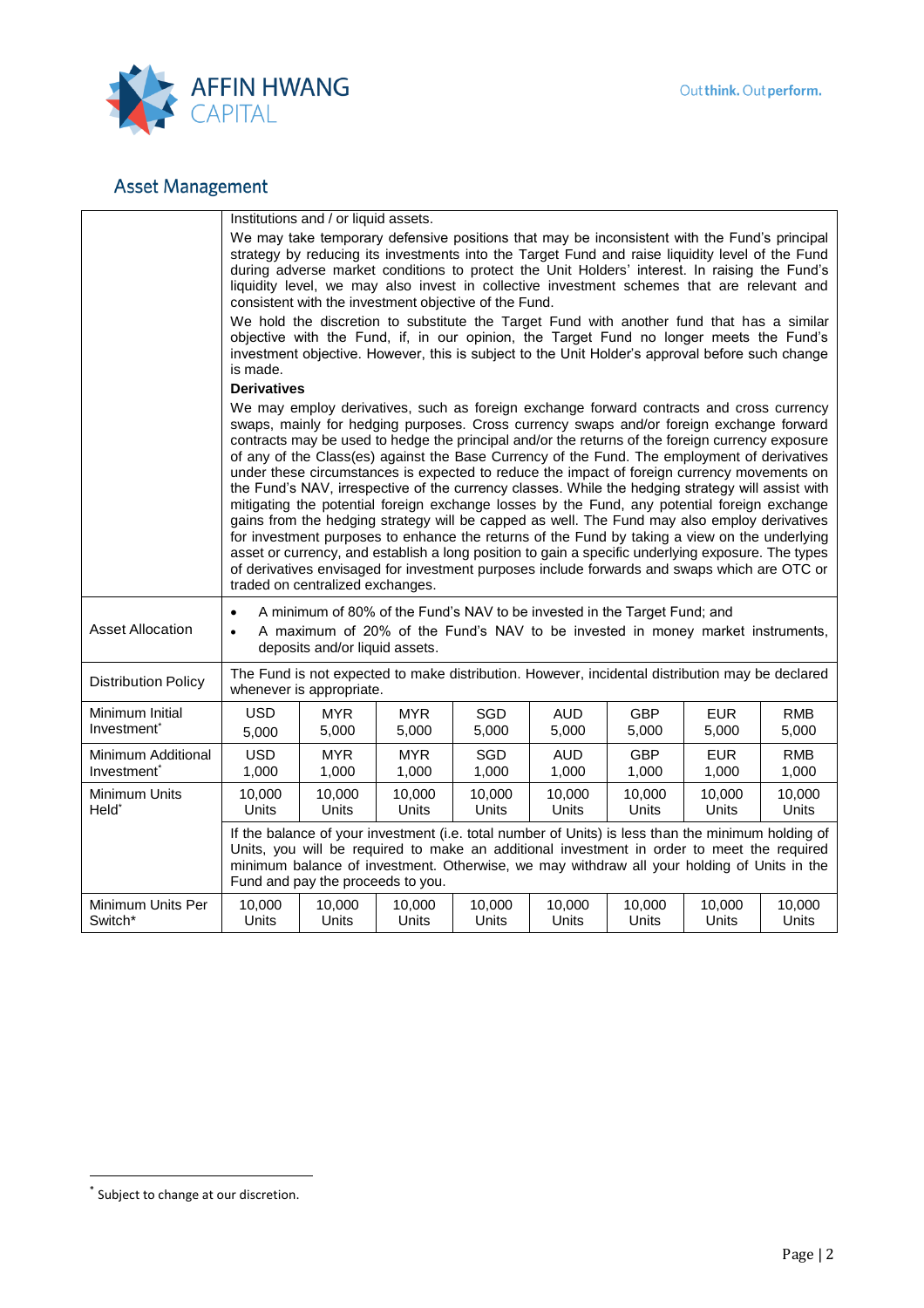

| <b>About the Target Fund</b>         |                                                          |  |  |
|--------------------------------------|----------------------------------------------------------|--|--|
| <b>Target Fund</b>                   | UBS (Lux) Investment SICAV - China A Opportunity         |  |  |
| Type of Class                        | USD P-accumulation share class                           |  |  |
| Inception Date of<br>the Target Fund | 29 November 2013                                         |  |  |
| Inception Date of<br>the Class       | 29 November 2013                                         |  |  |
| Country of Origin                    | Luxembourg                                               |  |  |
| Regulatory<br>Authority              | Commission de Surveillance du Secteur Financier ("CSSF") |  |  |

*Note: Please refer to the Fund's Information Memorandum for further details of the Fund.*

#### **4. Who am I investing with?**

Relevant parties' information:

| The Manager                                                 | Affin Hwang Asset Management Berhad     |
|-------------------------------------------------------------|-----------------------------------------|
| Manager's Delegate<br>(Fund Accounting and Valuation Agent) | <b>TMF Trustees Malaysia Berhad</b>     |
| The Trustee                                                 | <b>TMF Trustees Malaysia Berhad</b>     |
| The Trustee's Delegate(Local & Foreign Custodian)           | Standard Chartered Bank Malaysia Berhad |

#### **5. What are the possible outcomes of my investment?**

This Fund is a wholesale feeder fund that invests in the Target Fund, which in turn invests in China A-shares. The performance of this Fund would to a great extent be linked to the price movements of the Target Fund which in turn is reliant on the performance of the underlying investments that it is invested in.

As such, the value of your investments will be reliant on the performance of the Target Fund. This means that if the Target Fund performs well, the Fund may reflect similar performance and likewise if the performance of the Target Fund falls, the value of your investment will also be affected. The Fund's performance is dependent on the Target Fund Manager's expertise in managing the Fund.

The Fund is not expected to make distribution. However, incidental distribution may be declared whenever is appropriate.

Please note that the capital and returns of the Fund are not guaranteed.

#### **KEY RISKS**

#### **6. What are the key risks associated with this product?**

#### **General risks of the fund**

- **Market risk** Market risk arises because of factors that affect the entire market place. Factors such as economic growth, political stability and social environment are some examples of conditions that have an impact on businesses, whether positive or negative. It stems from the fact that there are economy-wide perils, or instances of political or social instability which threaten all businesses. Hence, the Fund will be exposed to market uncertainties and fluctuations in the economic, political and social environment that will affect the market price of the investments either in a positive or negative way.
- **Fund management risk**  This risk refers to the day-to-day management of the Fund by us which will impact the performance of the Fund. For example, investment decisions undertaken by us as a result of an incorrect view of the market or any non-compliance with internal policies, investment mandate, the Deed, relevant law or guidelines due to factors such as human error, fraud, dishonesty or weaknesses in operational process and systems, may adversely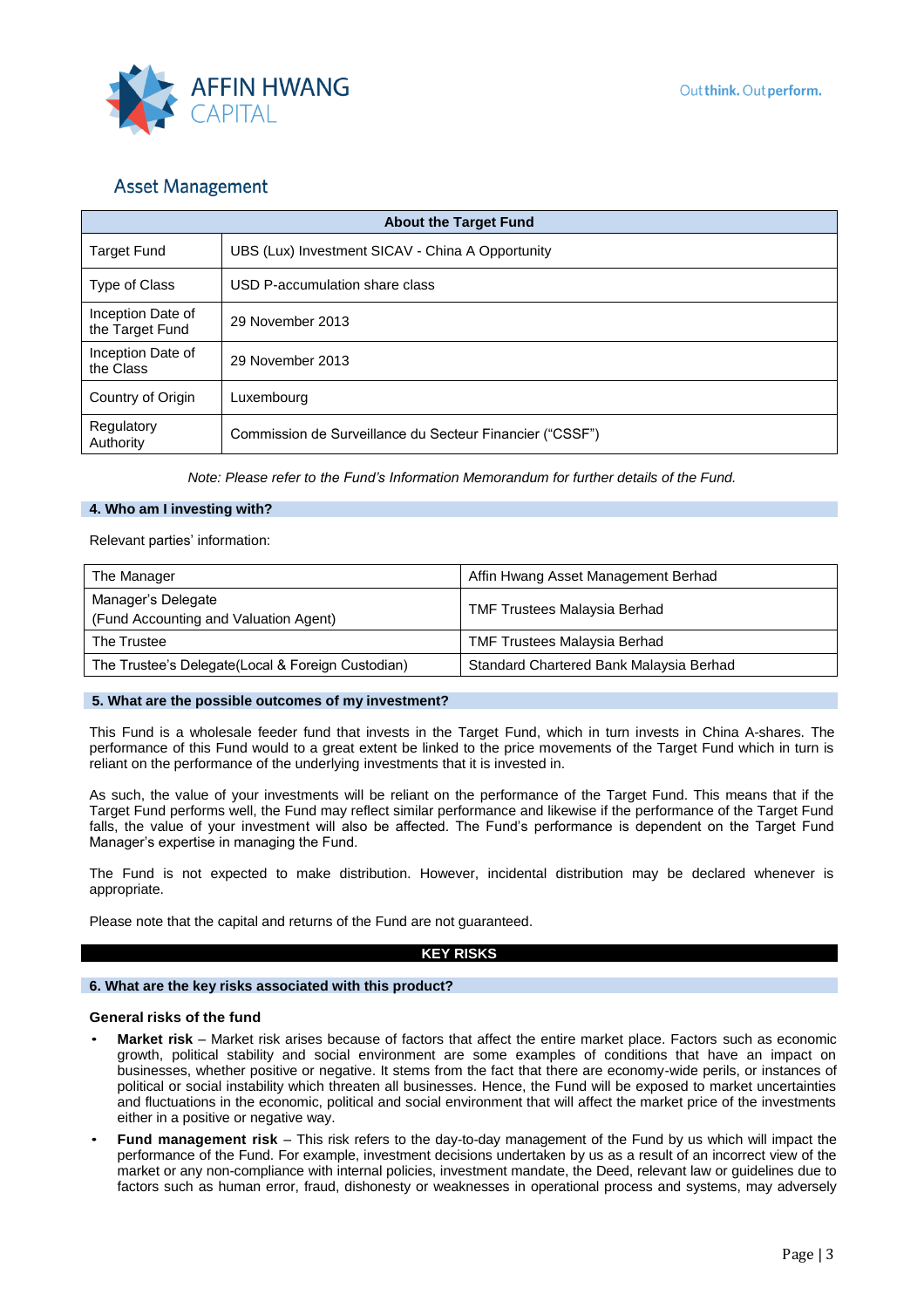

affect the performance of the Fund.

- **Performance risk** This Fund is a feeder fund which invests in another collective investment scheme, namely the Target Fund. The performance of the Fund very much depends on the performance of the Target Fund. If the Target Fund does not perform in accordance with its objective, the performance of the Fund will also be impacted negatively. The performance of the Target Fund and consequently of this Fund may go down as well as up, depending on the circumstances prevailing at a particular given time. On that basis, there is never a guarantee that investing in the Fund will produce a positive investment returns in accordance with its objective.
- **Inflation risk** This is the risk that your investment in the Fund may not grow or generate income at a rate that keeps pace with inflation. This would reduce your purchasing power even though the value of the investment in monetary terms has increased.
- **Loan financing risk** This risk occurs when you take a loan/financing to finance your investment. The inherent risk of investing with borrowed money includes you being unable to service the loan repayments. In the event Units are used as collateral, you may be required to top-up your existing instalment if the prices of Units fall below a certain level due to market conditions. Failing which, the Units may be sold at a lower net asset value per unit as compared to the net asset value per unit at the point of purchase towards settling the loan.

#### **Specific risks**

- **Concentration risk**  This Fund is a feeder fund which invests in a single collective investment scheme. Any adverse effect on the Target Fund will inevitably affect the Fund as well. The performance of the Fund is also dependent on the performance of the Target Fund. This risk may be mitigated as we are allowed to take temporary defensive positions in response to adverse market conditions. We also are able to substitute the Target Fund with another fund with similar objective of the Fund if, in our opinion, the Target Fund no longer meets the Fund's objective subject to Unit Holders' approval.
- **Liquidity risk**  Liquidity risk refers to two scenarios. The first is where an investment cannot be sold due to unavailability of a buyer for that investment. The second scenario exists where the investment, by its nature, is thinly traded. This will have the effect of causing the investment to be sold below its fair value which would adversely affect the NAV of the Fund. Upon such event and in the best interest of the Unit Holders, the Trustee may suspend the repurchase of Units requests.
- **Country risk -** Investments of the Fund in the Target Fund which is domiciled in Luxembourg may be affected by changes in the economic and political climate, restriction on currency repatriation or other developments in the law or regulations of Luxembourg. For example, the deteriorating economic condition of that country may adversely affect the value of the investments undertaken by the Fund and in turn may cause the NAV of the Fund to fall.
- **Currency risk** As the investments of the Fund may be denominated in currencies other than the Base Currency, any fluctuation in the exchange rate between the Base Currency and the currencies in which the investments are denominated may have an impact on the value of these investments. You should be aware that if the currencies in which the investments are denominated depreciate against the Base Currency, this will have an adverse effect on the NAV of the Fund in the Base Currency and vice versa. You should note that any gain or loss arising from the fluctuation in the exchange rate may further increase or decrease the returns of the investment.

#### *Currency risk at the Fund level*

The impact of the exchange rate movement between the Base Currency of the Fund and the currency of the underlying investments (other than in USD) may result in a depreciation of the value of the investments as expressed in the Base Currency of the Fund.

#### *Currency risk at the Class level*

The impact of the exchange rate movement between the Base Currency of the Fund and the currency of the respective Classes (other than USD Class) may result in a depreciation of your holdings as expressed in the Base Currency of the Fund.

#### *Currency risk at the Hedged-class level*

Currency hedging reduces the effect of exchange rate movements for the Hedged-class, but it does not entirely eliminate currency risk between the Hedged-class and the Base Currency (not a perfect hedge). Hence, the unhedged portion of the respective Hedged-class will be affected by the exchange rate movements and it may cause fluctuation of NAV of the respective Hedged-class. You should note, however, that if the exchange rate moves favourably, the Fund would not benefit from any upside in currency movement due to the hedging strategy. In addition, hedging is subject to a minimum investment size of entering into a forward contract and cost of hedging which may affect returns of the respective Hedged-class.

• **Target Fund Manager risk** - As a feeder fund, the Fund invests into the Target Fund which is managed by the Target Fund Manager. We have no control over the investment technique and knowledge, operational controls and management of the Target Fund Manager. In the event of any mismanagement of the Target Fund, the NAV of the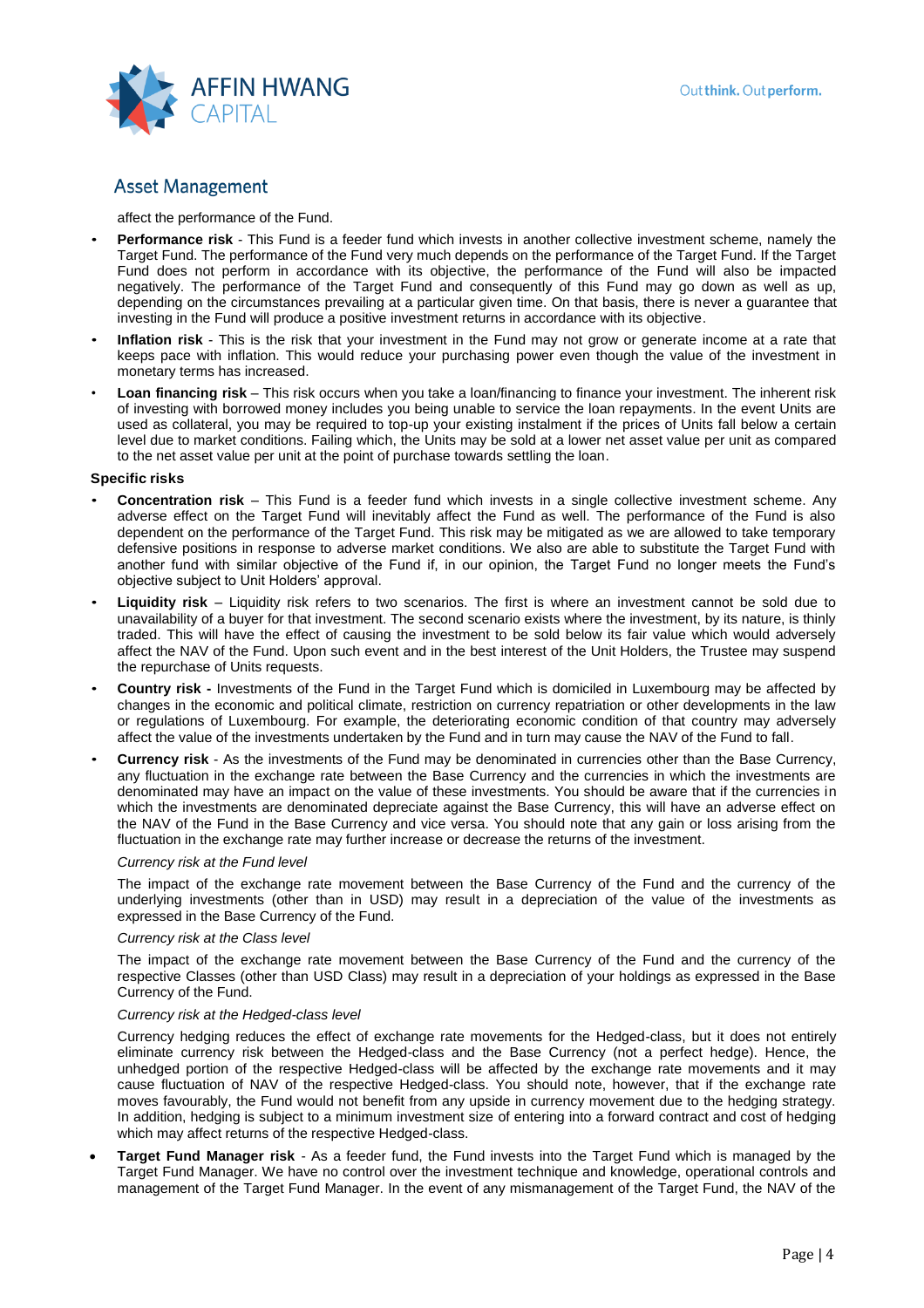Fund, which invests substantially all of its assets into the Target Fund, would be affected adversely

*Note: Please refer to "Understanding the Risks of the Fund and the Target Fund" in Information Memorandum for further details on each risk.*

*Please note that the Fund, being a unit holder of the Target Fund, assumes the specific risks of the Target Fund. Please refer to the Information Memorandum for more information on the peculiar risks relating to the Target Fund.*

**It is important to note that events affecting the investments cannot always be foreseen. Therefore, it is not possible to protect investments against all risks.** 

**You are recommended to read the whole Information Memorandum to assess the risks associated with the Fund. If necessary, you should consult your professional adviser(s) for a better understanding of the risks.** 

#### **FEES & CHARGES**

#### **7. What are the fees and charges involved?**

There are fees and charges involved and you are advised to consider them before contributing to the Fund.

#### **What will I be charged by the Manager?**

| Sales charge      | Up to 5.50% of the initial offer price of a Class during the initial offer period, thereafter, on the<br>NAV per Unit of a Class |
|-------------------|----------------------------------------------------------------------------------------------------------------------------------|
| Repurchase charge | Nil.                                                                                                                             |
| Switching fee     | Nil.                                                                                                                             |
| Transfer fee      | Nil.                                                                                                                             |

#### **What are the key ongoing fees charged to the Fund?**

| Management fee | Up to 1.85% per annum of the NAV of the Fund |
|----------------|----------------------------------------------|
| Trustee fee    | Up to 0.06% per annum of the NAV of the Fund |

#### **What will I be charged by the Target Fund?**

| <b>Preliminary Charge</b> | Not applicable                                                                                                                                                                                                                                                 |
|---------------------------|----------------------------------------------------------------------------------------------------------------------------------------------------------------------------------------------------------------------------------------------------------------|
| <b>Redemption Fee</b>     | Not applicable                                                                                                                                                                                                                                                 |
| Management Fee            | Up to 1.60% per annum of the net asset value of the Target Fund.                                                                                                                                                                                               |
|                           | Please note that management fee will only be charged once at the Fund level. The<br>management fee charged by the Target Fund will be paid out of the annual management fee<br>charged by us at the Fund level. There is no double charging of management fee. |

*Note: Please refer to the Information Memorandum for further explanation and illustration of the Fund's fees, charges and expenses.*

#### **ALL FEES AND CHARGES PAYABLE BY YOU ARE SUBJECT TO ALL APPLICABLE TAXES AND / OR DUTIES AS MAY BE IMPOSED BY THE GOVERNMENT AND / OR THE RELEVANT AUTHORITIES FROM TIME TO TIME.**

**! YOU SHOULD NOT MAKE PAYMENT IN CASH TO A UNIT TRUST CONSULTANT OR ISSUE A CHEQUE IN THE NAME OF A UNIT TRUST CONSULTANT.** 

#### **VALUATIONS AND EXITING FROM INVESTMENT**

#### **8. How often are valuations available?**

The Fund will be valued on every Business Day and you may obtain the NAV and NAV per Unit of the Fund from our customer service via our toll free number 1-800-88-7080 or email to *[customercare@affinhwangam.com](mailto:customercare@affinhwangam.com.)*.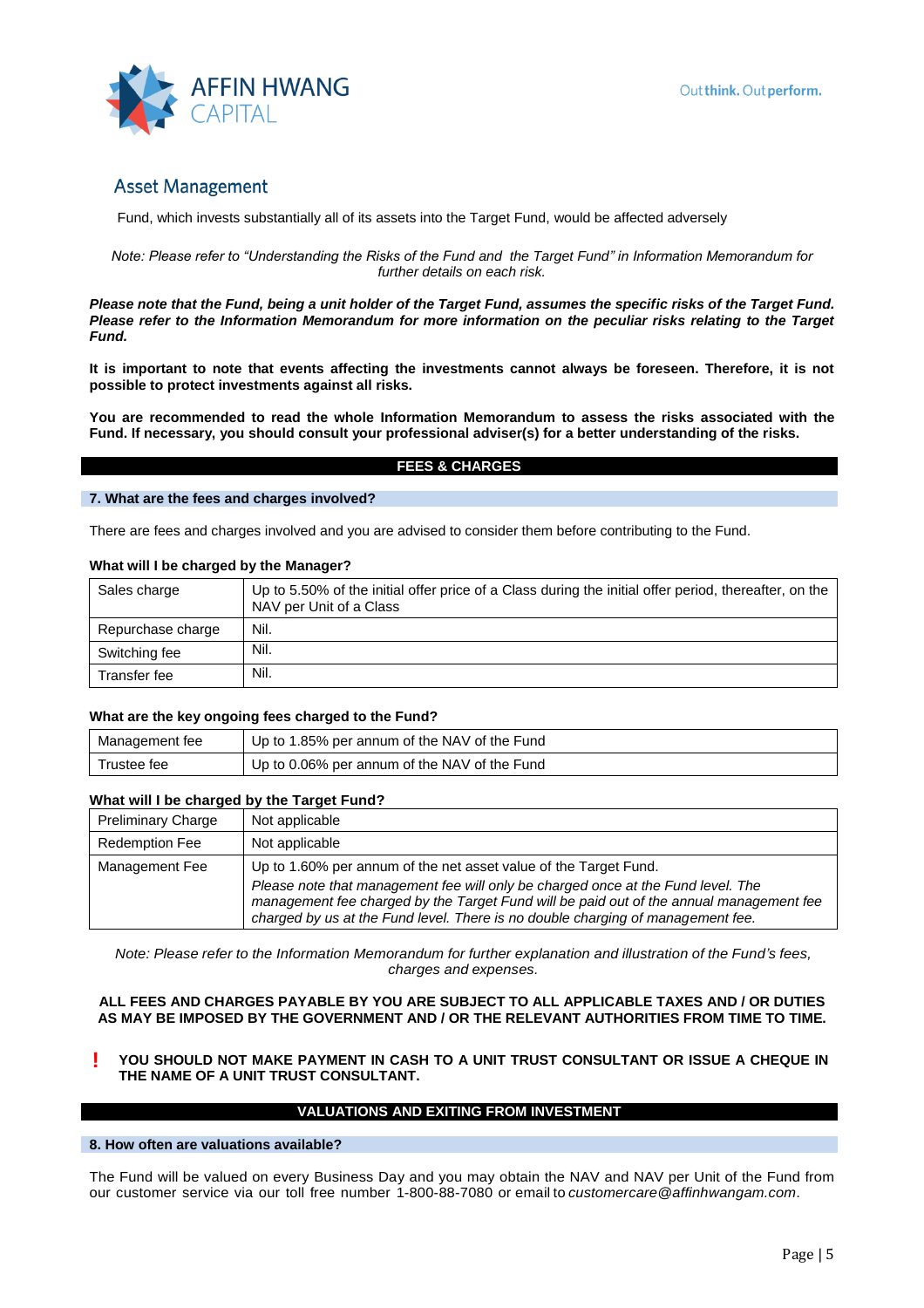

#### **9. How can I exit from this investment and what are the risks and costs involved?**

You may request to redeem your investments in the Fund at any point in time by completing the repurchase application form and returning it to us on any Business Day between 8.45 a.m. and 3.30 p.m. Payments will be made to you within 14 days from the day the repurchase request is received by us and provided that all documentations are completed and verifiable.

### **CONTACT INFORMATION**

#### **10. Who should I contact for further information or to lodge a complaint?**

- 1. For internal dispute resolution, you may contact our customer service personnel:
	- (a) via phone to  $(b)$  via fax to
	-
	- $: 03 21166100$ <br> $: 1 800 88 7080$  $(c)$  via toll free no.
		-
	- (d) via email to : customercare@affinhwangam.com<br>(e) via letter : Affin Hwang Asset Management Be : Affin Hwang Asset Management Berhad
		- Ground Floor, Menara Boustead, 69, Jalan Raja Chulan, 50200 Kuala Lumpur

Complaints should be made in writing with the following information:

- (a) particulars of the complainant which include name, correspondence address, contact number, e-mail address (if any) and other relevant information;
- (b) circumstances of the non-compliance or improper conduct;
- (c) parties alleged to be involved in the improper conduct; and
- (d) other supporting documentary evidence (if any).
- 2. If you are dissatisfied with the outcome of the internal dispute resolution process, please refer your dispute to the Securities Industries Dispute Resolution Centre (SIDREC):
	-
	- (a) via phone to :  $03-22822280$ <br>(b) via fax to :  $03-2282-3855$
	- (b) via fax to :  $03-2282-3855$ <br>(c) via email to : info@sidrec.co : info@sidrec.com.my
	- (d) via letter to : Securities Industry Dispute Resolution Center (SIDREC)
		- Unit A-9-1 Level 9, Tower A, Menara UOA Bangsar, No. 5, Jalan Bangsar Utama 1 59000 Kuala Lumpur
- 3. You can also direct your complaint to the SC even if you have initiated a dispute resolution process with SIDREC. To make a complaint, please contact the SC's Investor Affairs & Complaints Department:
	-
	- (a) via phone to the Aduan Hotline at :  $03 62048999$ <br>(b) via fax to :  $03 62048991$
	- (b) via fax to : 03 6204 8991<br>(c) via e-mail to : 2010 : aduan@seccon  $:$  aduan@seccom.com.my
	- (d) via online complaint form available at www.sc.com.my
	- (e) via letter to : Investor Affairs & Complaints Department Securities Commission Malaysia, No 3 Persiaran Bukit Kiara, Bukit Kiara, 50490 Kuala Lumpur

4. Federal of Investment Managers Malaysia (FIMM)'s Complaints Bureau:

(a) via phone to  $(5)$  via fax to  $(7)$  is  $0.3 - 20923800$ <br>(b) via fax to  $0.3 - 20932700$  $: 03 - 20932700$ (c) via e-mail to  $\blacksquare$ [: complaints@fimm.com.my](mailto:complaints@fimm.com.my) (d) via online complaint form available at : [www.fimm.com.my](http://www.fimm.com.my/) (e) via letter to : Legal, Secretarial & Regulatory Affairs Federal of Investment Managers Malaysia 19-06-1, 6th Floor Wisma Tune, No. 19, Lorong Dungun Damansara Heights,50490 Kuala Lumpur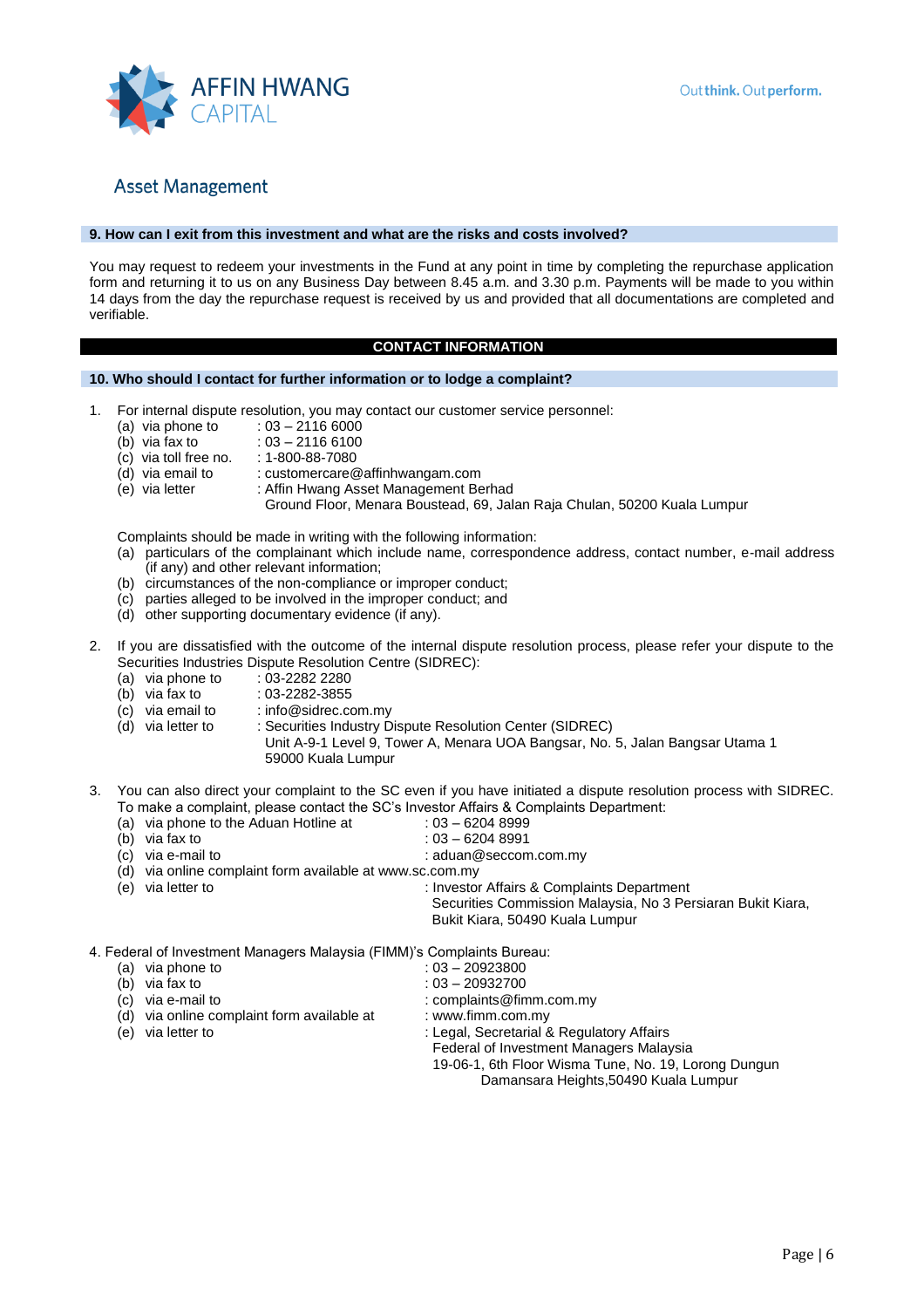

## **APPENDIX : GLOSSARY**

| A-shares                         | Means shares issued by companies incorporated in the PRC and listed on the Shanghai Stock<br>Exchange or the Shenzhen Stock Exchange, traded in RMB and available for investment by domestic<br>investors and RQFIIs.                                                                                                                                                                                                                                                                           |  |  |  |
|----------------------------------|-------------------------------------------------------------------------------------------------------------------------------------------------------------------------------------------------------------------------------------------------------------------------------------------------------------------------------------------------------------------------------------------------------------------------------------------------------------------------------------------------|--|--|--|
| <b>Base Currency</b>             | Means the currency in which the Fund is denominated i.e. USD.                                                                                                                                                                                                                                                                                                                                                                                                                                   |  |  |  |
| <b>Bursa Malaysia</b>            | Means the stock exchange managed and operated by Bursa Malaysia Securities Berhad and includes<br>any changes to the name or the operator of the Malaysian stock exchange.                                                                                                                                                                                                                                                                                                                      |  |  |  |
| <b>Business Day</b>              | Means a day on which Bursa Malaysia is open for trading. The Manager may declare certain Business<br>Days a non-Business Day when deemed necessary, such as in the event of market disruption.                                                                                                                                                                                                                                                                                                  |  |  |  |
| Class(es)                        | Means any number of class(es) of Unit(s) representing similar interests in the assets of the Fund and a<br>"Class" means any one class of Units.                                                                                                                                                                                                                                                                                                                                                |  |  |  |
| Communiqué                       | Refers to the notice issued by the Manager to the Unit Holders                                                                                                                                                                                                                                                                                                                                                                                                                                  |  |  |  |
| Deed                             | Refers to the deed dated 18 December 2018 entered into between the Manager and the Trustee and<br>includes any subsequent amendments and variations to the deed.                                                                                                                                                                                                                                                                                                                                |  |  |  |
| the Fund                         | Means Affin Hwang World Series - China A Opportunity Fund.                                                                                                                                                                                                                                                                                                                                                                                                                                      |  |  |  |
| <b>Guidelines</b>                | Refers to Guidelines on Unlisted Capital Market Products Under The Lodge And Launch Framework<br>issued by the SC and as amended or modified from time to time.                                                                                                                                                                                                                                                                                                                                 |  |  |  |
| <b>Hedged-class</b>              | Means a particular Class that aims to reduce the effect of exchange rate fluctuations between the Base<br>Currency and the currency in which Unit Holders are exposed to having invested in that Class, also<br>known as NAV hedging method.                                                                                                                                                                                                                                                    |  |  |  |
|                                  | NAV hedging is undertaken regardless of whether the Base Currency is expected to increase or decline<br>in value relative to the hedged currency.                                                                                                                                                                                                                                                                                                                                               |  |  |  |
| <b>Information Memorandum</b>    | Means the offer document in respect of this Fund as may be, replaced or amended from time to time.                                                                                                                                                                                                                                                                                                                                                                                              |  |  |  |
| <b>Manager or AHAM</b>           | Refers to Affin Hwang Asset Management Berhad.                                                                                                                                                                                                                                                                                                                                                                                                                                                  |  |  |  |
| medium to long-term              | Means a period of three (3) years and above.                                                                                                                                                                                                                                                                                                                                                                                                                                                    |  |  |  |
| <b>NAV</b>                       | Means the value of all the assets of the Fund less the value of all the liabilities of the Fund at a<br>valuation point; where the Fund has more than one Class of Units, there shall be a net asset value of<br>the Fund attributable to each Class of Units.                                                                                                                                                                                                                                  |  |  |  |
| <b>NAV per Unit</b>              | Means the NAV of the Fund at a particular valuation point divided by the number of Unit in Circulation<br>at the same valuation point; where the Fund has more than one Class of Units, there shall be a NAV<br>per Unit for each Class of Units; the NAV per Unit of a Class of Units at a particular valuation point<br>shall be the NAV of the Fund attributable to that Class of Units divided by the number of Units in<br>Circulation of that Class of Units at the same valuation point. |  |  |  |
| Prospectus of the Target<br>Fund | Means the offering document of the Target Fund dated 23 July 2018, as updated and amended from<br>time to time.                                                                                                                                                                                                                                                                                                                                                                                 |  |  |  |
| <b>Repurchase Charge</b>         | Means a charge imposed pursuant to a repurchase request.                                                                                                                                                                                                                                                                                                                                                                                                                                        |  |  |  |
| <b>Repurchase Price</b>          | Means NAV per Unit payable to a Unit Holder pursuant to a repurchase of a Unit; for the avoidance of<br>doubt, the Repurchase Price of Units does not include any Repurchase Charge which may be<br>imposed.                                                                                                                                                                                                                                                                                    |  |  |  |
|                                  | The Repurchase Price is equivalent to the initial offer price during the initial offer period and NAV per<br>Unit after the initial offer period. As such, any Repurchase Charge applicable is excluded from the<br>calculation of the Repurchase Price per Unit.                                                                                                                                                                                                                               |  |  |  |
| <b>Sales Charge</b>              | Means a charge imposed pursuant to the Unit Holder's purchase request.                                                                                                                                                                                                                                                                                                                                                                                                                          |  |  |  |
| <b>Sophisticated Investors</b>   | Refers to $-$                                                                                                                                                                                                                                                                                                                                                                                                                                                                                   |  |  |  |
|                                  | an individual whose total net personal assets, or total net joint assets with his or her spouse,<br>(1)<br>exceed RM3 million or its equivalent in foreign currencies, excluding the value of the<br>individual's primary residence;                                                                                                                                                                                                                                                            |  |  |  |
|                                  | an individual who has a gross annual income exceeding RM300,000 or its equivalent in foreign<br>(2)<br>currencies per annum in the preceding 12 months;                                                                                                                                                                                                                                                                                                                                         |  |  |  |
|                                  | an individual who, jointly with his or her spouse, has a gross annual income exceeding<br>(3)<br>RM400,000 or its equivalent in foreign currencies per annum in the preceding 12 months;                                                                                                                                                                                                                                                                                                        |  |  |  |
|                                  | a corporation with total net assets exceeding RM10 million or its equivalent in foreign<br>(4)<br>currencies based on the last audited accounts;                                                                                                                                                                                                                                                                                                                                                |  |  |  |
|                                  | a partnership with total net assets exceeding RM10 million or its equivalent in foreign<br>(5)<br>currencies;                                                                                                                                                                                                                                                                                                                                                                                   |  |  |  |
|                                  | a unit trust scheme or prescribed investment scheme;<br>(6)                                                                                                                                                                                                                                                                                                                                                                                                                                     |  |  |  |